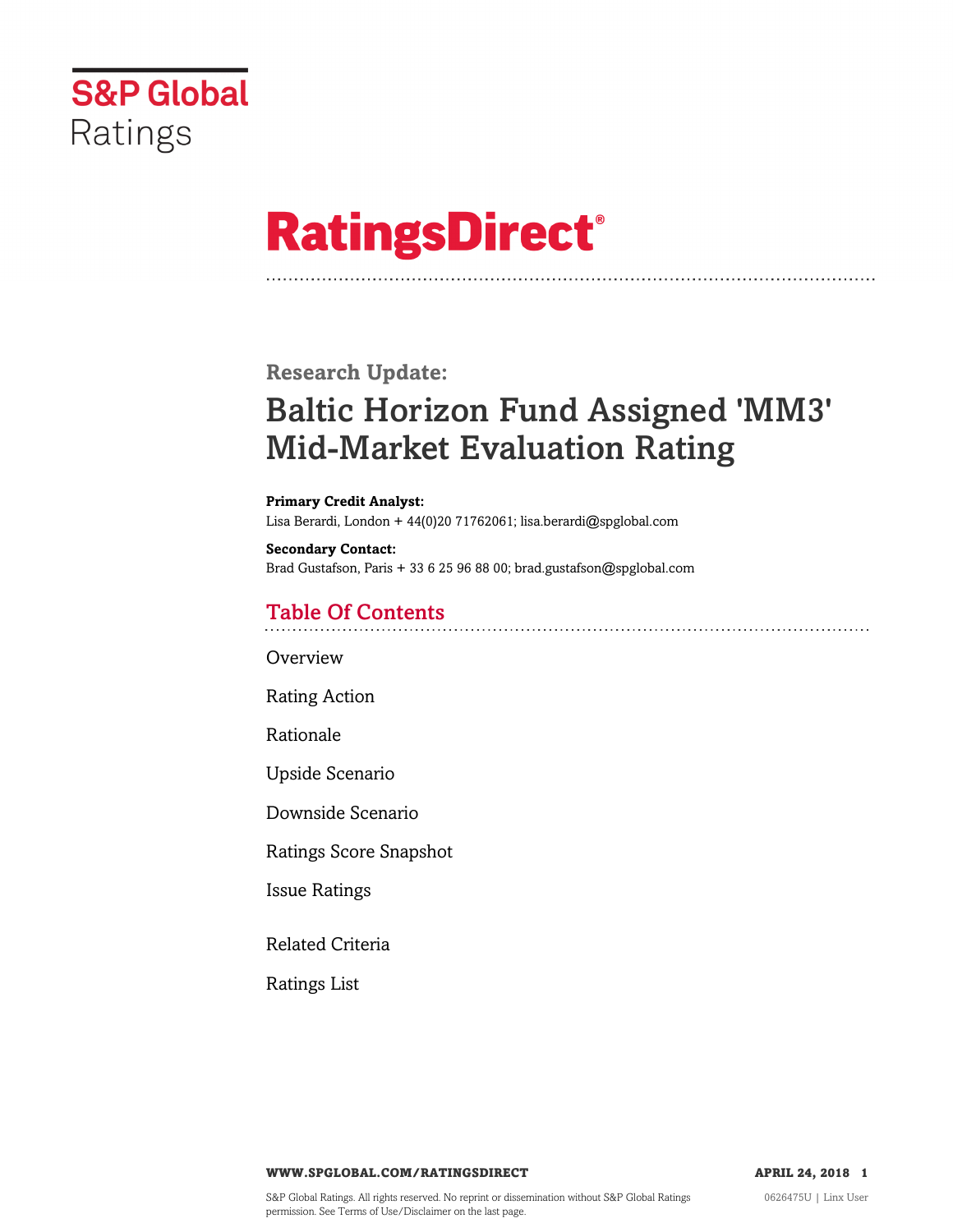# **Research Update:**

# Baltic Horizon Fund Assigned 'MM3' Mid-Market Evaluation Rating

# <span id="page-1-0"></span>**Overview**

- Baltic Horizon Fund (BHF), a closed-end real estate investment fund registered and supervised in Estonia, is planning to issue €30 million of five-year senior unsecured notes to be listed on the NASDAQ Exchange, Tallinn.
- We are assigning a mid-market evaluation (MME) rating of 'MM3' to BHF. The MM3 rating reflects our view that BHF has good capacity to meet its financial commitments relative to other mid-market companies, subject to adverse economic conditions or changing circumstances, which may prove more challenging than for higher-rated companies.
- We expect BHF to continue to generate stable cash flows under supportive market conditions and maintain EBITDA interest coverage above 4.5x and a debt-to-debt-plus-equity ratio of less than 55% over the next two years.
- We are also assigning an MME rating of MM3 to BHF's proposed senior unsecured notes, to be finalized subject to the final terms of the proposed transaction.

# <span id="page-1-1"></span>Rating Action

On April 24, 2018, S&P Global Ratings assigned its 'MM3' mid-market evaluation (MME) rating to Estonian closed-end investment fund Baltic Horizon Fund and an 'MM3' rating to Baltic Horizon Fund's proposed €30 million senior unsecured notes.

# <span id="page-1-2"></span>Rationale

BHF is a closed-end real estate investment fund registered in Estonia and focused on commercial property in Estonia, Latvia, and Lithuania. It owns a portfolio of 11 properties valued at €224 million in the office, retail, and leisure sectors in Tallinn, Riga, and Vilnius. BHF's portfolio comprises a total rentable area of about 106,000 square meters, occupied by 206 tenants. BHF is dual-listed on the NASDAQ Market Tallinn (NHCBHFFT) and NASDAQ Market Stockholm AIFM (NHCBHFFS). BHF is managed by Northern Horizon Capital, a Danish alternative asset manager with about €1 billion under management.

We assess BHF's business and credit risk based on our view of country risk in the Baltic States, industry risk in the real estate sector, and our analysis of BHF's operational strengths and risks, competitive position, cash flow, and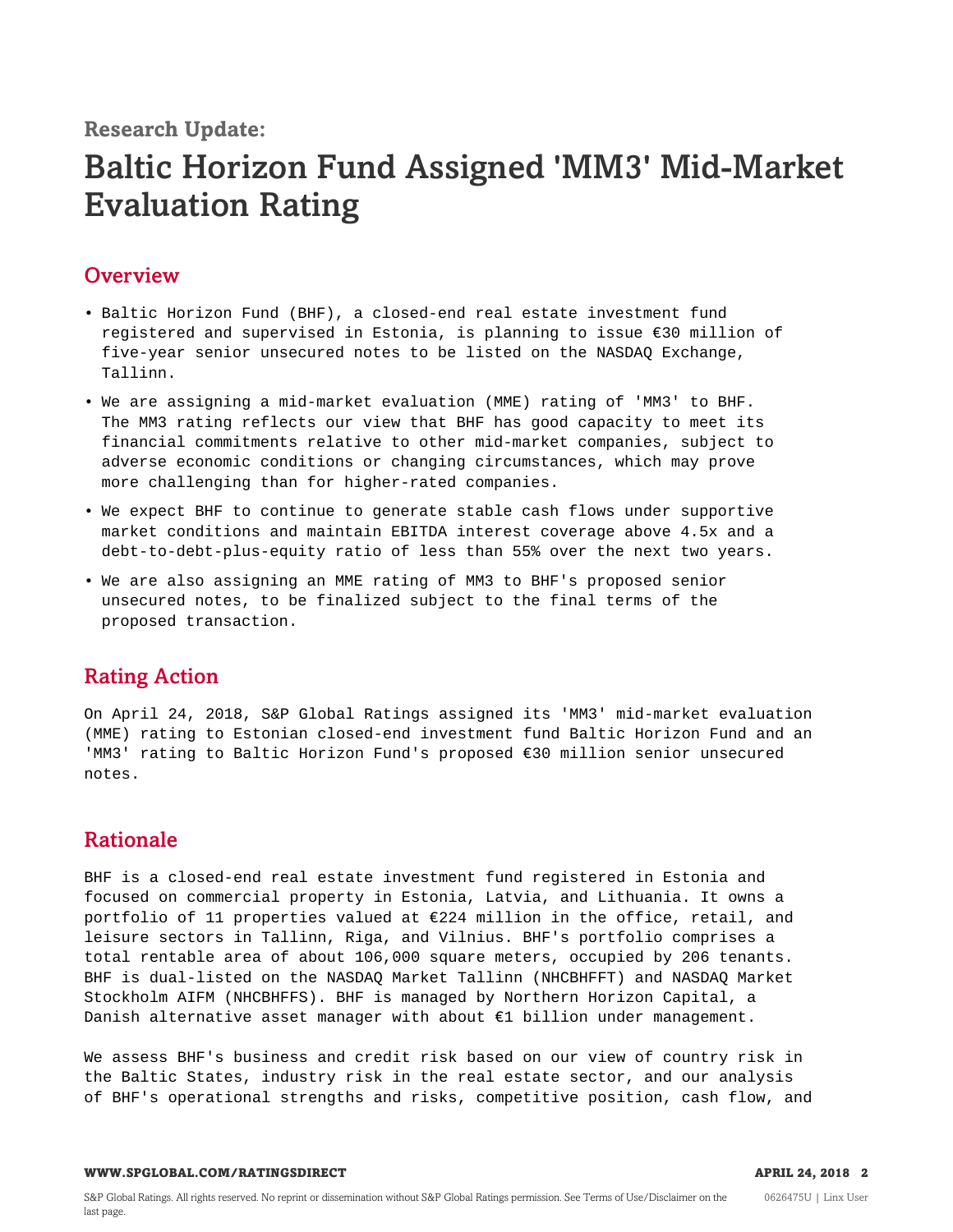leverage.

We begin by benchmarking BHF's operations against publicly rated real estate companies. This highlights BHF's relatively small scale, which magnifies the potential impact of tenant concentrations, declining valuations, and other business risks. In this light, we view BHF's competitive position as being weaker than its larger peers rated on our global scale. However, an MME is our credit opinion relative to other mid-market companies. Thus, we also benchmark BHF against other mid-market real estate investment funds focusing on the Baltic region, specifically: EfTen Capital, Eastnine, East Capital, INVL, Capital Mill, and Lords LB.

We believe all of these companies face similar risks associated with their smaller scale, but that BHF's portfolio, in terms of number of holdings, asset quality, tenant concentration, sector and country diversification, and valuation, compares favorably. BHF's loan-to-value (LTV) ratio target of 50% and forecast LTV ratio of 52%-53% also compares favorably. BHF's focus on capital cities, rather than secondary and tertiary cities, may perhaps lower yields, but also lowers risk. It should make the portfolio more resilient and enable BHF to sustain higher, more consistent occupancy rates. Finally, BHF is not engaged in any transformational acquisitions, divestitures, large or speculative developments, or strategy changes. Thus, relative to other mid-market companies, we believe BHF demonstrates good capacity to meets its financial commitments.

We see the following additional factors as supportive of BHF's operations:

- The company's portfolio is composed of recently built or renovated premium offices and retail premises well-located in the Baltic capital cities, either in central business districts, resilient neighborhood catchments, or locations strategically important to tenants.
- It has achieved a high occupancy rate of 98%, with high-quality tenants and good average lease duration (weighted-average lease term of 4.9 years).
- The level of demand in the Baltics remains high because the region is a desirable outsourcing destination/hub for multinationals (back office, human resources, and shared service centres) supported by the qualified labor and more-attractive labor costs (below the European average). The local dynamic of business and government tenants seeking to relocate from Soviet-era buildings also supports demand.

We see BHF as exposed to the following risks:

- BHF has a relatively concentrated tenant base, with the top 10 tenants representing 48% of rental income, mitigated by tailored properties that may limit turnover.
- BHF relies on favorable macroeconomic trends and dynamics driven by high demand and low supply and a thus far disciplined policy toward leverage, any/all of which may moderate or reverse.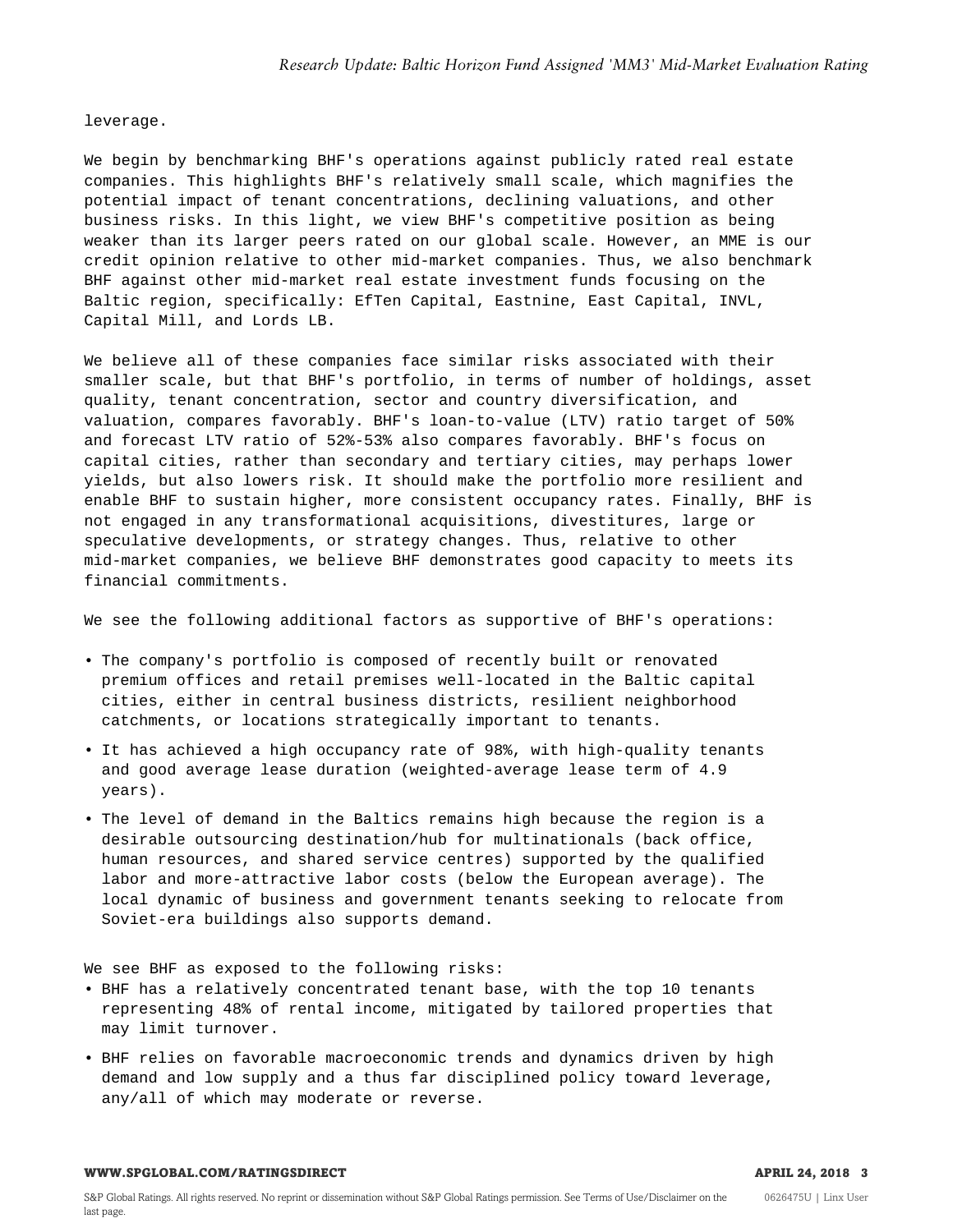We assess BHF's financial risks based on our analysis of cash flows, leverage, and financial ratios including debt service coverage, LTV, and debt-to-debt-plus-equity. BHF has a portfolio of high-quality, longer-term leases that have an average remaining term of about five years, several 10-year anchor leases, and limited break options. We consider notice periods and security sufficient to help it manage vacancy risk.

Management can therefore predict revenues for planning. Although the scalability of the cost base and cash flow margins are somewhat constrained by BHFs smaller size, margins are robust and stable. They should enable BHF to generate ample free cash flow and debt service coverage. BHF has used leverage in a disciplined manner that we consider to be relatively conservative; it targets an LTV ratio of 50%. It has also diversified its funding sources by accessing the public equity markets and has thus far demonstrated reliable access to new equity funding for acquisitions. BHF has thus been able to grow and diversify its portfolio while keeping LTV and debt-to-debt-plus-equity ratios at 50%-55%.

We expect BHF to sustain its historically high debt service coverage and intermediate debt-to-debt-plus equity ratio (below 55%).

We assess the company's financial credit profile as intermediate. Our assessment takes into account our forecasted weighted average adjusted interest coverage as well as leverage metrics.

Our base case assumes:

• Average GDP growth of about 3%-4% in the Baltic region in 2018 and 2019.

- Rental income like-for-like growth of about 2%, underpinned by our projection of broadly stable occupancy rate around 98%. This is supported by favorable market conditions in the Baltic capitals.
- EBITDA margins ranging between 60%-65% over the next two years.
- BHF will remain committed to an LTV ratio of about 52%-53% and a debt-to-debt-plus-equity ratio of no more than 55%.
- Like-for-like portfolio valuation will be broadly flat in 2018-2019.

Based on these assumptions, we arrive at the following credit measures:

- Fully adjusted weighted average EBITDA/interest coverage well above 4.5x in 2018-2019.
- Debt-to-debt-plus-equity ratio of 50%-55% in 2018-2019.

We recognize BHFs strong management team and good governance. Management demonstrated a robust planning and analysis process and an equally solid track record of attaining strategic, operational, and financial goals while anticipating and managing risks. The current management team has had a long tenure without turnover and it displays a depth of experience and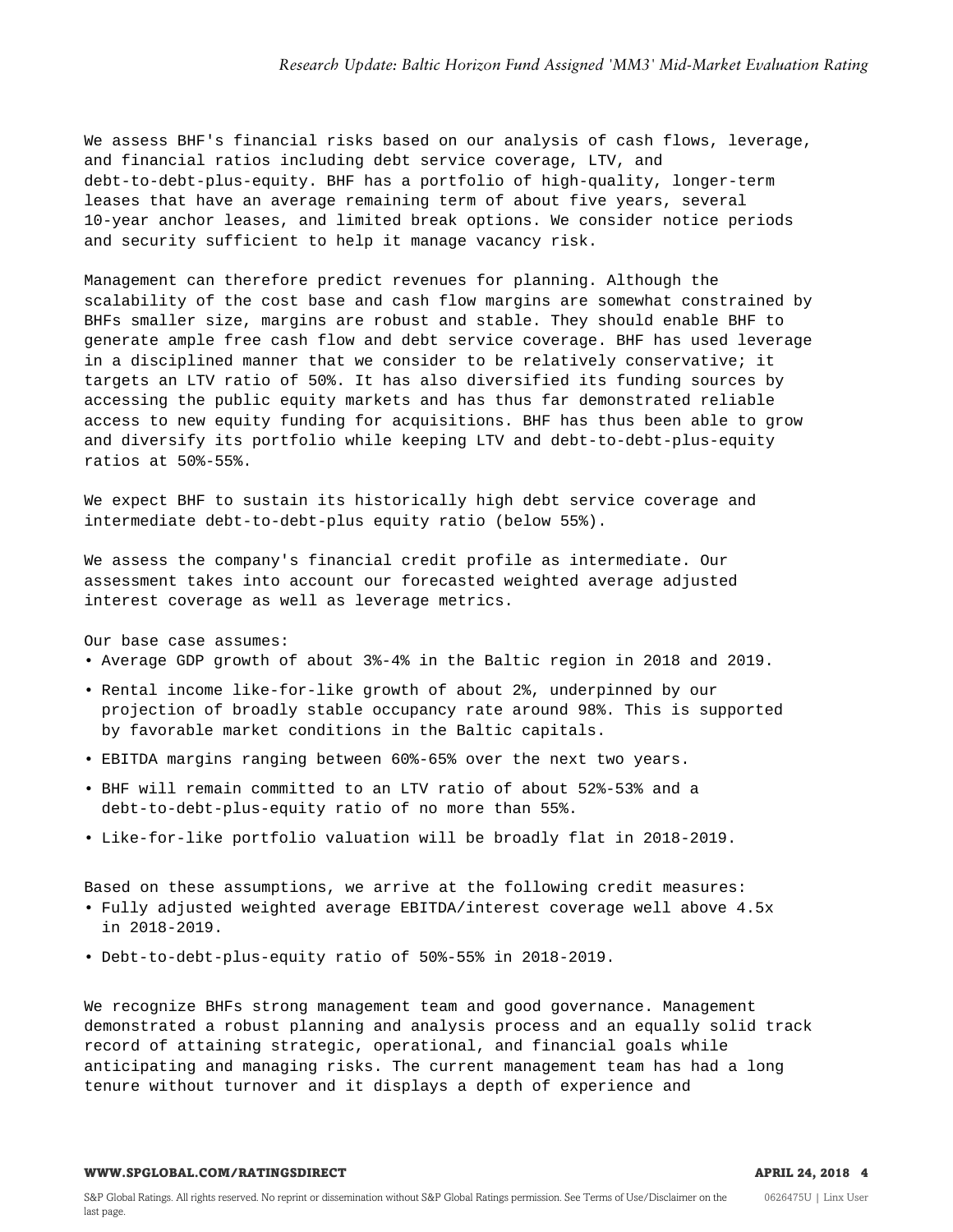understanding of its business, markets, and the Baltic region.

#### Liquidity

We view BHF's liquidity profile as adequate, based on our projection, as of Dec. 31, 2017, that the group's ratio of potential sources of liquidity to uses will comfortably exceed 1.2x in the coming year.

Including the planned  $\epsilon$ 30 million bond issue, we estimate BHF's principal liquidity sources as follows:

- Reported cash and short-term investments of €24.6 million on Dec. 31, 2017;
- Forecasted cash FFO of about €10 million over the next 12 months;
- Share issuance of about €2.4 million.

We forecast principal liquidity uses to be:

- Scheduled debt repayment of about €0.4 million in 2018;
- Working capital outflow up to €1 million;
- About €1 million of capex expenditure and €3 million development costs;
- Postimaja acquisition of about €35 million;
- Potential dividend payments to unitholders of €7.5 million-€8.5 million.

Uncommitted acquisitions are not included in our liquidity assessment. We also expect covenant headroom to remain adequate.

## <span id="page-4-0"></span>Upside Scenario

We see the likelihood of an upgrade in the short term as remote, but could consider raising our MME rating if (i) BHF were to increase its scale so as to materially diminish the impact of operational risks posed by individual properties and tenants, (ii) without compromising asset/tenant quality or occupancy rates (iii) while maintaining its LTV target and (iv) maintaining credit metrics in line with our current expectation that debt-to-debt-plus-equity will remain below 55% and EBITDA/interest will continue exceeding 4.5x. Similarly, we would expect BHF to maintain at least adequate liquidity (sources/uses >= 1.2x).

#### <span id="page-4-1"></span>Downside Scenario

We could consider lowering BHF's rating if we see evidence of deterioration in rental income and cash flow resulting in EBITDA/interest below 4.5x. We would also view negatively an increase in speculative development activity or debt-to-debt-plus-equity exceeding 55%. This could occur if property valuations deteriorate, or if BHF suffers reduced access to equity funding for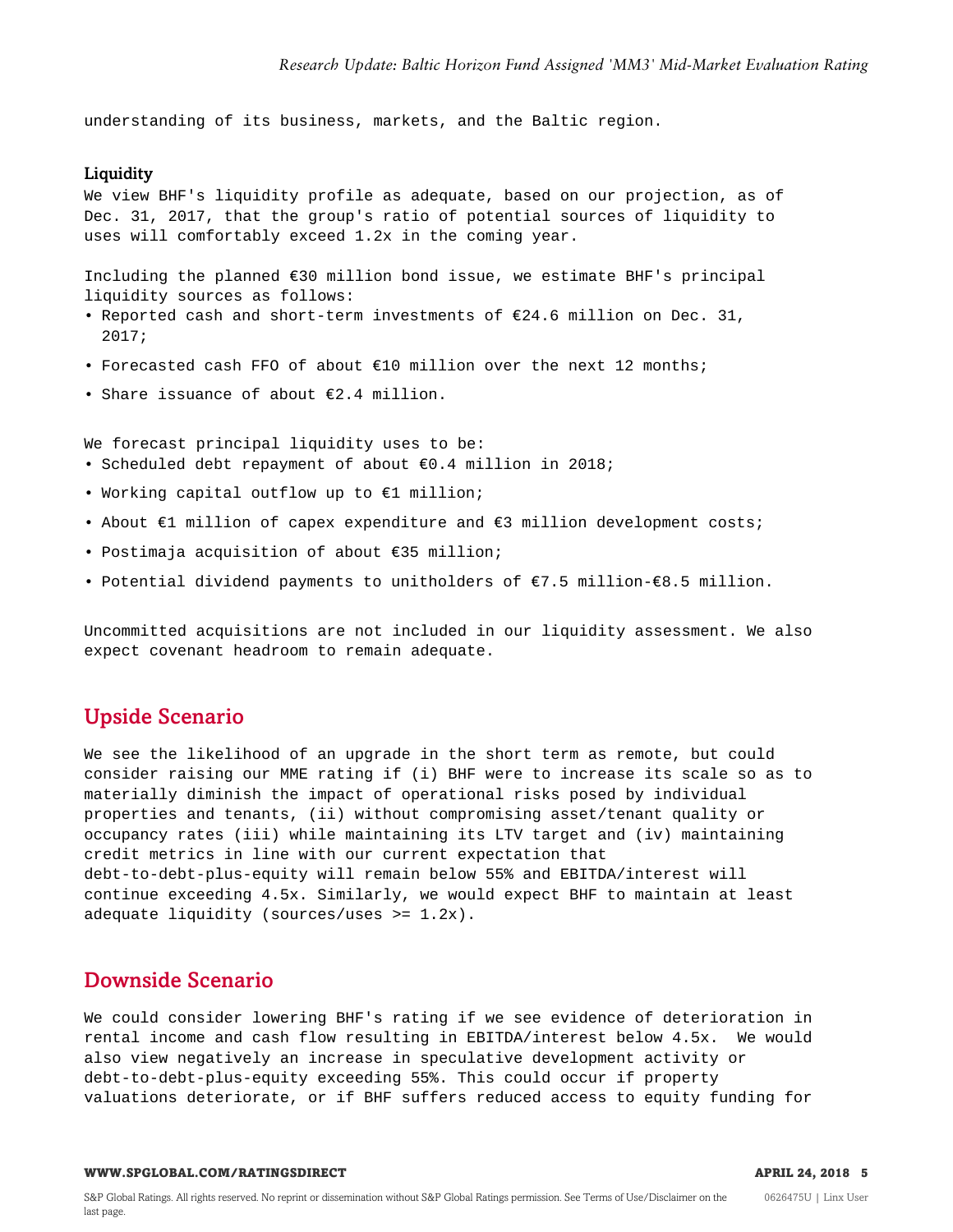acquisitions/development or implements a change in financial policy favoring higher leverage. The ratio of sources and uses of liquidity falling below 1.2x could also put downward pressure on the rating.

#### <span id="page-5-0"></span>Ratings Score Snapshot

Mid-Market Evaluation Rating: MM3 Business risk: • Country risk: 4. Moderately high risk • Industry risk: 2. Low risk • Competitive position: 5. Below peers (global, publicly rated peers) Financial risk: • Cash flow/Leverage: Intermediate Anchor: MM3 (issuer), MM3 (proposed senior unsecured notes). Modifiers • Capital structure: Neutral (no impact) • Liquidity: Adequate (no impact)

- Financial policy: Neutral (no impact)
- <span id="page-5-1"></span>• Management and governance: Strong (no impact)

# Issue Ratings

To assign an MME rating to a particular debt instrument as well as the obligor, we evaluate the instrument's recovery prospects in the event of a default, using a customized version of our recovery rating process for corporate debt.

We may assign a "+" modifier if (i) an instrument is secured and (ii) we believe it has particularly high recovery prospects, which we define as 70% or more. We may also assign a "-" modifier to any instrument we believe has particularly low recovery prospects, which we define as 30% or less. Otherwise, we assign no modifier and assign the same rating to the instrument as to the obligor.

We do not assign "+" modifiers to unsecured instruments such BHF's proposed offering. We also believe that in a scenario of falling rents, rising investment yields and lower property valuations that might precipitate defaults in the real estate sector, BHF bondholders are likely to recover more than 30%, even under considerable stress and bearing in mind the possibility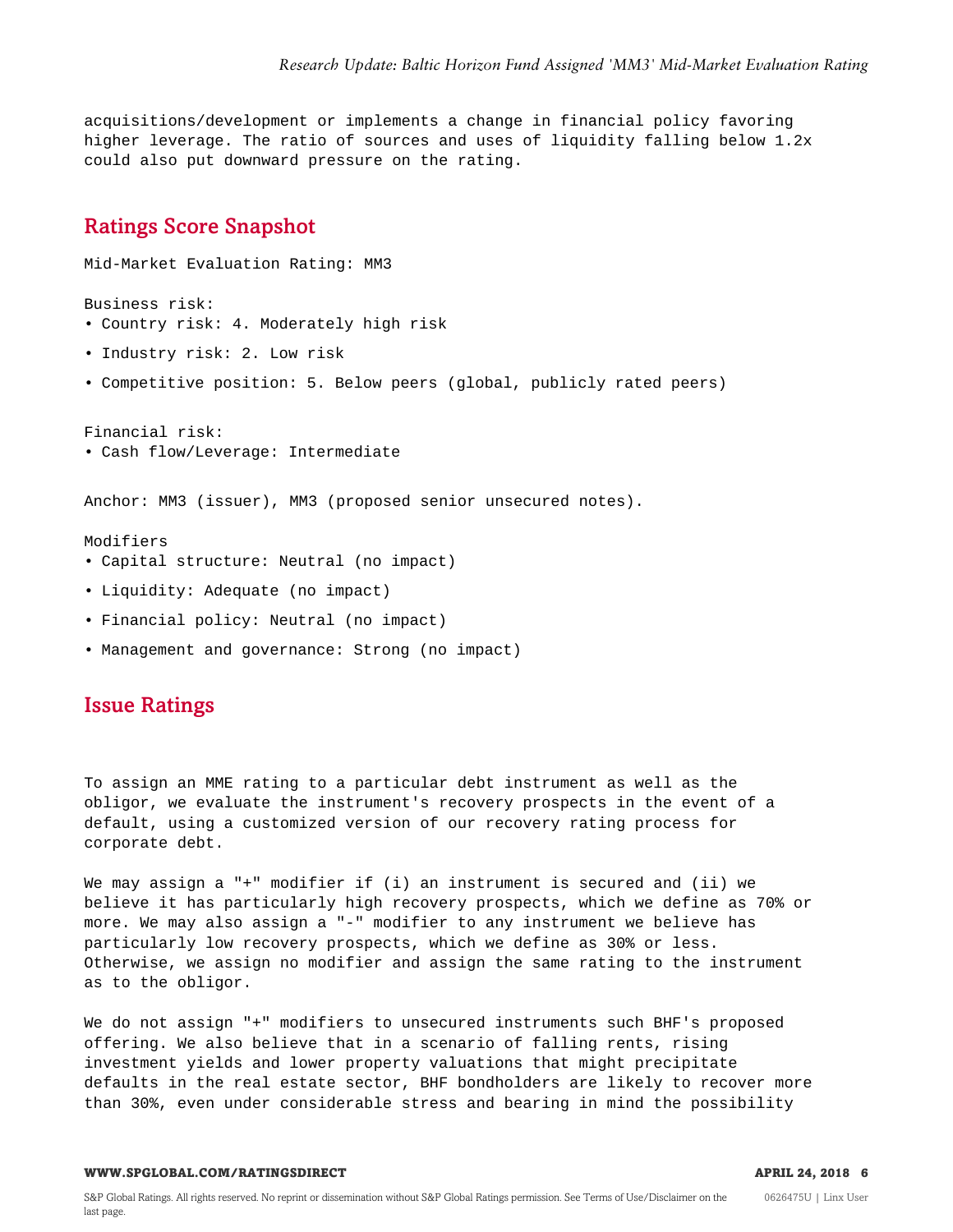of additional prior-ranking secured borrowing. We therefore assign an equal MM3 rating to BHF's proposed senior secured notes.

# <span id="page-6-0"></span>Related Criteria

- Criteria Corporates Industrials: Key Credit Factors For The Real Estate Industry, Feb. 26, 2018
- Criteria Corporates General: Recovery Rating Criteria For Speculative-Grade Corporate Issuers, Dec. 7, 2016
- General Criteria: Guarantee Criteria, Oct. 21, 2016
- Criteria Corporates Recovery: Methodology: Jurisdiction Ranking Assessments, Jan. 20, 2016
- Criteria Corporates General: Methodology And Assumptions: Liquidity Descriptors For Global Corporate Issuers, Dec. 16, 2014
- Criteria Corporates General: Mid-Market Evaluation Rating Methodology, Nov. 20, 2014
- Criteria Corporates General: Corporate Methodology: Ratios And Adjustments, Nov. 19, 2013
- General Criteria: Country Risk Assessment Methodology And Assumptions, Nov. 19, 2013
- General Criteria: Methodology: Industry Risk, Nov. 19, 2013
- General Criteria: Methodology: Management And Governance Credit Factors For Corporate Entities And Insurers, Nov. 13, 2012

# <span id="page-6-1"></span>Ratings List

New Rating

| Baltic Horizon Fund   |      |
|-----------------------|------|
| Mid-Market Evaluation | MM3  |
| Senior Unsecured      |      |
| €30 mil. notes        | MM 3 |

#### **Additional Contact:**

Industrial Ratings Europe; Corporate\_Admin\_London@spglobal.com

Certain terms used in this report, particularly certain adjectives used to express our view on rating relevant factors, have specific meanings ascribed to them in our criteria, and should therefore be read in conjunction with such criteria. Please see Ratings Criteria at www.standardandpoors.com for further information. Complete ratings information is available to subscribers of RatingsDirect at www.capitaliq.com. All ratings affected by this rating action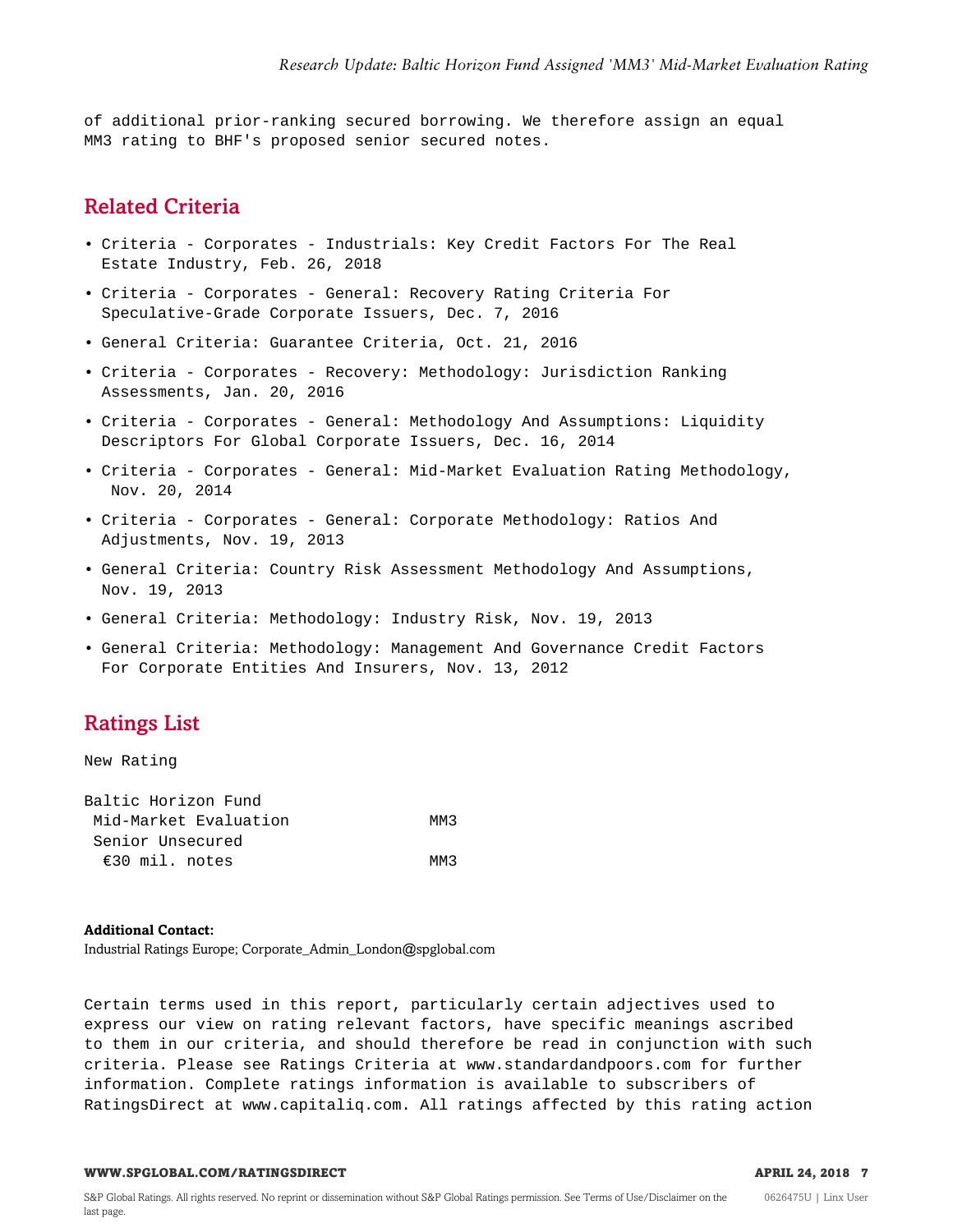can be found on the S&P Global Ratings' public website at www.standardandpoors.com. Use the Ratings search box located in the left column. Alternatively, call one of the following S&P Global Ratings numbers: Client Support Europe (44) 20-7176-7176; London Press Office (44) 20-7176-3605; Paris (33) 1-4420-6708; Frankfurt (49) 69-33-999-225; Stockholm (46) 8-440-5914; or Moscow 7 (495) 783-4009.